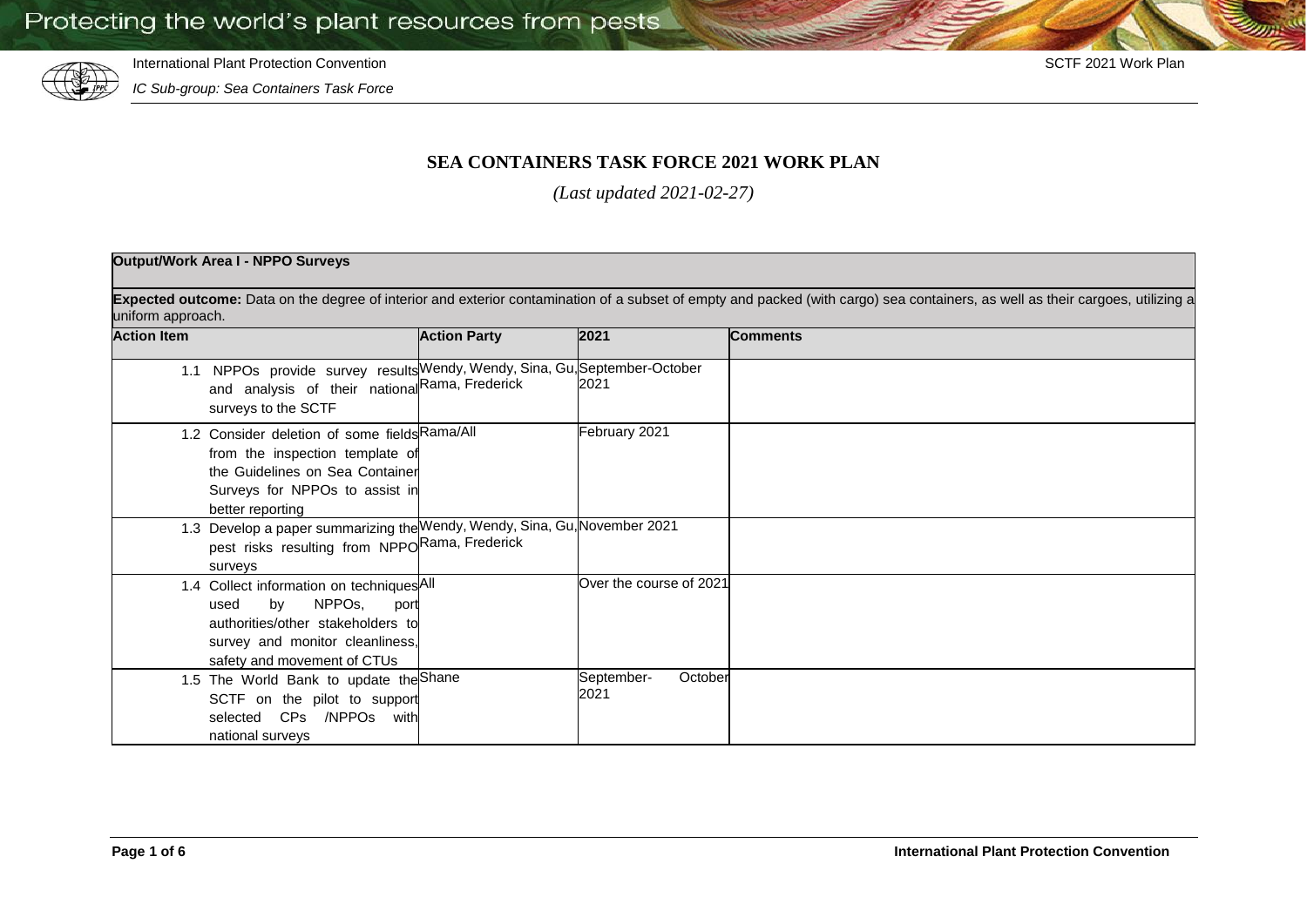| assistance to<br>1.6 Consider    | IMOIMO/IPPC Secretariats | November 2021 |  |
|----------------------------------|--------------------------|---------------|--|
| countries<br>member<br>on<br>sea |                          |               |  |
| container cleanliness in the IMO |                          |               |  |
| technical<br>development         |                          |               |  |
| programmes                       |                          |               |  |

**Output/Work Area II - Coordination with CPs, RPPOs, industry and other organizations**

**Expected outcome:** Enhanced collaboration on identification of pest risks and on possible international actions as well as consistency of relevant regulations with the CPM Recommendation related to sea containers.

| <b>Action Item</b>                                                                                                                                                                                                                                           | <b>Action Party</b> | 2021                    | <b>Comments</b> |
|--------------------------------------------------------------------------------------------------------------------------------------------------------------------------------------------------------------------------------------------------------------|---------------------|-------------------------|-----------------|
| 2.1 Establish collaboration with the<br>International Association of Ports<br>and Harbours (IAPH)                                                                                                                                                            |                     | Over the course of 2021 |                 |
| 2.2 Work within the CCC CG on Secretariat/ All<br>refinement of proposals for<br>inclusion of cleanliness and pest<br>management issues into the IMO<br>inspection programme                                                                                 |                     | February 2021           |                 |
| 2.3 Develop a proposal to include Rama and Sina<br>additional data fields to the WCO<br>data model                                                                                                                                                           |                     | 2021                    |                 |
| 2.4 Industry representatives identify Lars, Uffe, Jiang<br>challenges and ways to provide<br>information to be reflected in a<br>WCO data model so that NPPOs<br>can consider this when/if a<br>potential new data element is<br>added in the WCO Data Model |                     | 2021                    |                 |
| 2.5 IPPC Sect. discusses with WCOSecretariat/WCO<br>inclusion<br>Sect.<br>the                                                                                                                                                                                | ofSecretariat       | 2021                    |                 |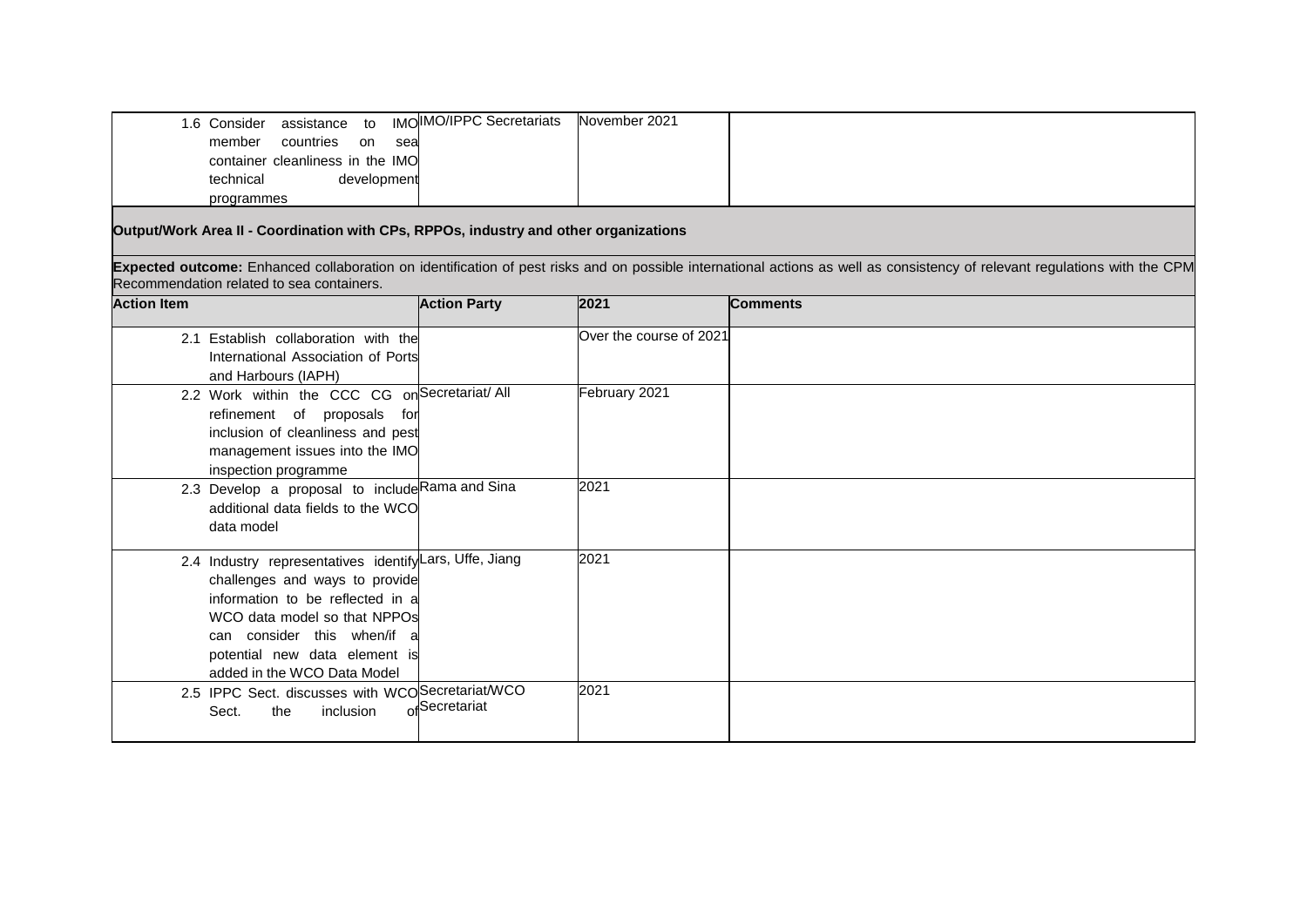| phytosanitary aspects/criteria into<br>the global AEO framework                                                                                                                |                     |                         |                                                                                                                                                           |
|--------------------------------------------------------------------------------------------------------------------------------------------------------------------------------|---------------------|-------------------------|-----------------------------------------------------------------------------------------------------------------------------------------------------------|
|                                                                                                                                                                                |                     |                         |                                                                                                                                                           |
| 2.6 Participate in the 5th WCO Global Secretariat<br>AEO conference "AEO 2.0:<br>Advancing towards new horizons<br>for sustainable and secure trade"<br>planned for April 2021 |                     | April 2021              |                                                                                                                                                           |
| 2.7 Participate in development of Secretariat/Lars<br><b>UNECE CTU Code App</b>                                                                                                | All                 | 2021                    |                                                                                                                                                           |
| 2.8 Development of an<br>proposal for the revision of the<br>CTU Code with respect to pest<br>risks                                                                            | SCTFAII/Secretariat | Over the course of 2021 |                                                                                                                                                           |
| 2.9 Additional<br>contributions<br>UNECE handbook on national<br>master plans for freight transport<br>and logistics                                                           | $H \cap A$          | 2021                    |                                                                                                                                                           |
| 2.10Utilize information from RPPOsRPPO/Secretariat<br>to Containers<br>with regards<br>contamination                                                                           |                     | September 2021          |                                                                                                                                                           |
| Output/Work Area III - Communication and awareness raising                                                                                                                     |                     |                         |                                                                                                                                                           |
|                                                                                                                                                                                |                     |                         | Expected outcome: Increased awareness of different stakeholders on sea container pest risks through provision of information and possible risk management |
| <b>Action Item</b>                                                                                                                                                             | <b>Action Party</b> | 2021                    | <b>Comments</b>                                                                                                                                           |
| 3.1 Develop regional communication Sina, Stephanie, Nico<br>strategy on the need for NPPORPPOs                                                                                 |                     | January 2021            |                                                                                                                                                           |

surveys and share with the RPPOs to be used for informing

CPs in their regions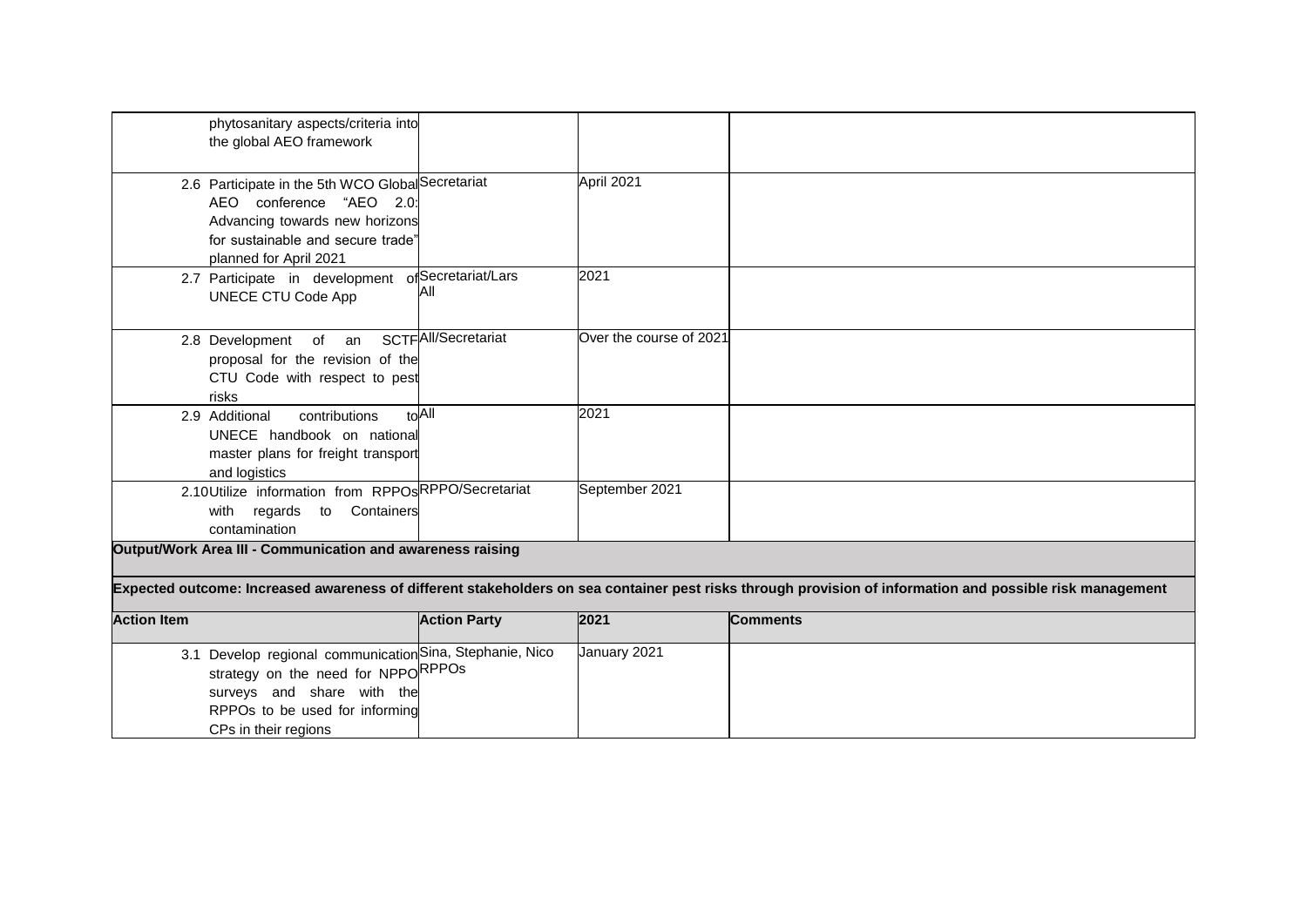| 3.2 Publish Information on emerging NPPOs<br>pest risks in the sea container information<br>pathway on the IPP                                                                                                                                                                              | to<br>Secretariat to publish | provide Over the course of 2021          |  |
|---------------------------------------------------------------------------------------------------------------------------------------------------------------------------------------------------------------------------------------------------------------------------------------------|------------------------------|------------------------------------------|--|
| 3.3 Collaborate with maritime journals All/Secretariat<br>publish cleanliness and<br>to<br>emerging pest related articles                                                                                                                                                                   |                              | Over<br>the<br>course of<br>2021         |  |
| 3.4 IPP News item on materials Secretariat<br>available including industry Quick<br>Guide to the CTU Code and<br><b>Container Packing Checklist</b>                                                                                                                                         |                              | February 2021                            |  |
| 3.5 IPP News item on the progress of Shane<br>the World Bank pilot                                                                                                                                                                                                                          |                              | Over the course of 2021                  |  |
| 3.6 IPP News item on the outcomes of Bingbing/Secretariat<br>the CG work and CCC -7 meeting                                                                                                                                                                                                 |                              | 2021                                     |  |
| 3.7 IPP News item on pest risk Lars, Uffe, Jiang<br>developed<br>by<br>Industry<br>representatives and published                                                                                                                                                                            |                              | March                                    |  |
| 3.8 IPP News item on survey results Wendy, Wendy, Sina, Gu, December 2021<br>developed by countries that Rama, Frederick<br>conducted surveys                                                                                                                                               |                              |                                          |  |
| 3.9 IPP News Item from NPPOs Wendy, Wendy, Sina, Gu, One news item per<br>conducting surveys providing the Rama,<br>data on interceptions, information Secretariat to support<br>on emerging pests and systems to<br>mitigate pest risks associated with<br>sea containers and their cargos |                              | Frederickmonth beginning<br>January 2021 |  |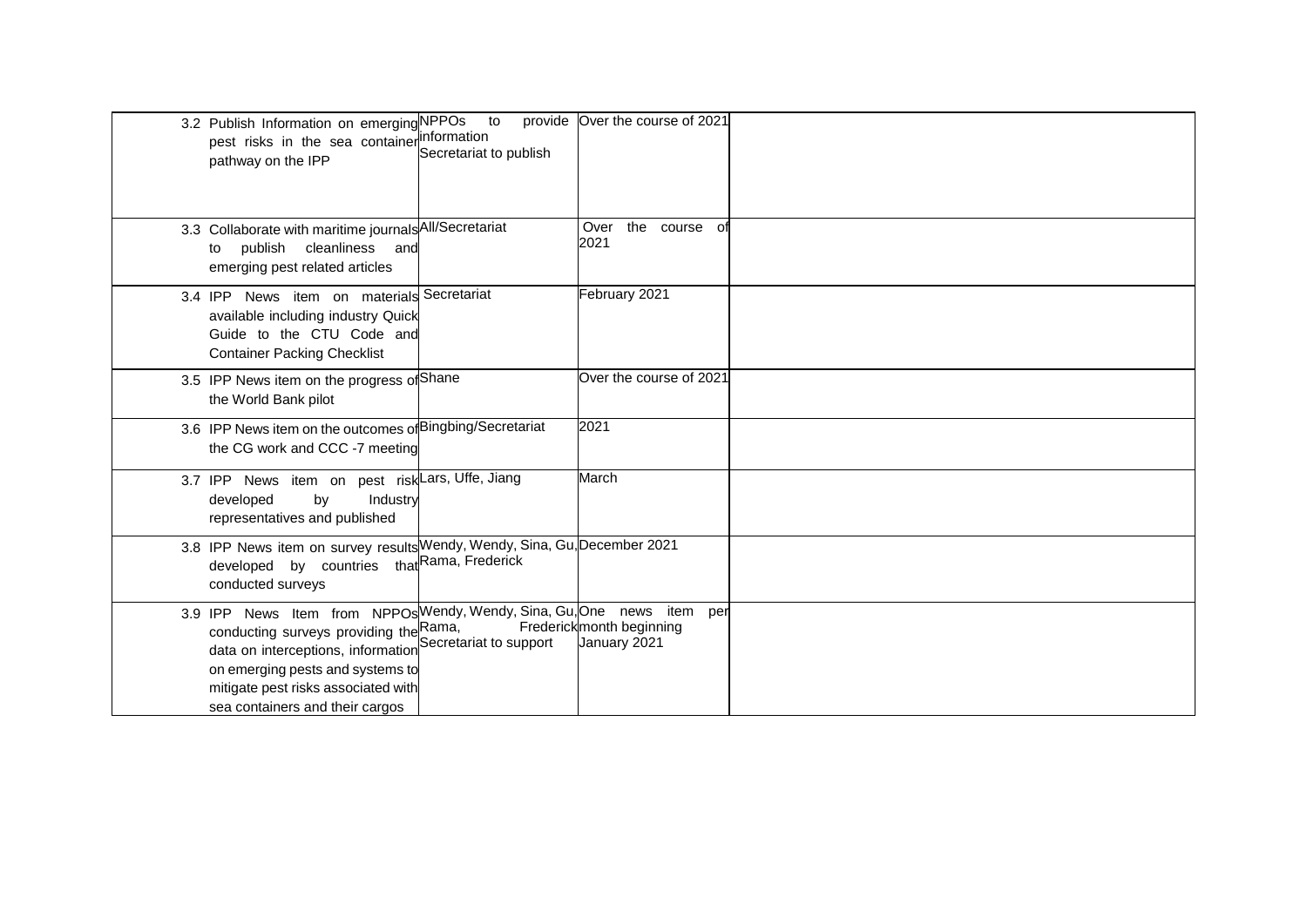| 3.10IPP phytosanitary systems pageSecretariat/IC Lead<br>on sea containers develop and<br>published | April-May in 2021       |  |
|-----------------------------------------------------------------------------------------------------|-------------------------|--|
| 3.11IPP News item on availability of Secretariat                                                    | April-May in 2021       |  |
| the SCTF landing page                                                                               |                         |  |
| 3.12NPPOs to provide relevantAll                                                                    | Over the course of 2021 |  |
| materials to be published on the                                                                    |                         |  |
| Sea containers IPP page inter alia                                                                  |                         |  |
| case studies                                                                                        |                         |  |
| keyALL<br>3.13Development<br>of                                                                     | Over the course of 2021 |  |
| messages/facts and figures to                                                                       |                         |  |
| share with industry                                                                                 |                         |  |
| 3.14NASCI/WB webinars with specific Wendy, Wendy, Shane                                             | September-October       |  |
| industry sectors to conduct                                                                         | 2021                    |  |
| outreach and to collect specific                                                                    |                         |  |
| commodity/sector input                                                                              |                         |  |
| 3.15NASCI workshop NPPO and Wendy, Wendy, Shane                                                     | Sometime in 2021        |  |
| Industry                                                                                            |                         |  |
| 3.16Deliver NPPO workshop to ALL                                                                    | Virtually 2021          |  |
| discuss challenges, generate                                                                        |                         |  |
| ideas on next steps and collect                                                                     |                         |  |
| suggestions for measures                                                                            |                         |  |
| 3.17 Develop generic presentation on ALL                                                            | June                    |  |
| associated<br>risks<br>the<br>with                                                                  |                         |  |
| movement of sea containers and                                                                      |                         |  |
| their cargos for NPPOs to share                                                                     |                         |  |
| with different stakeholders                                                                         |                         |  |
| 3.18Preparation and delivery of aSecretariat                                                        | 6-10 September 2021     |  |
| presentation for the CCC-7                                                                          |                         |  |
| meeting on sea containers                                                                           |                         |  |
| cleanliness<br>and<br>the<br>on                                                                     |                         |  |
| SCTF/Phytosanitary<br>community                                                                     |                         |  |
| work on the issue                                                                                   |                         |  |